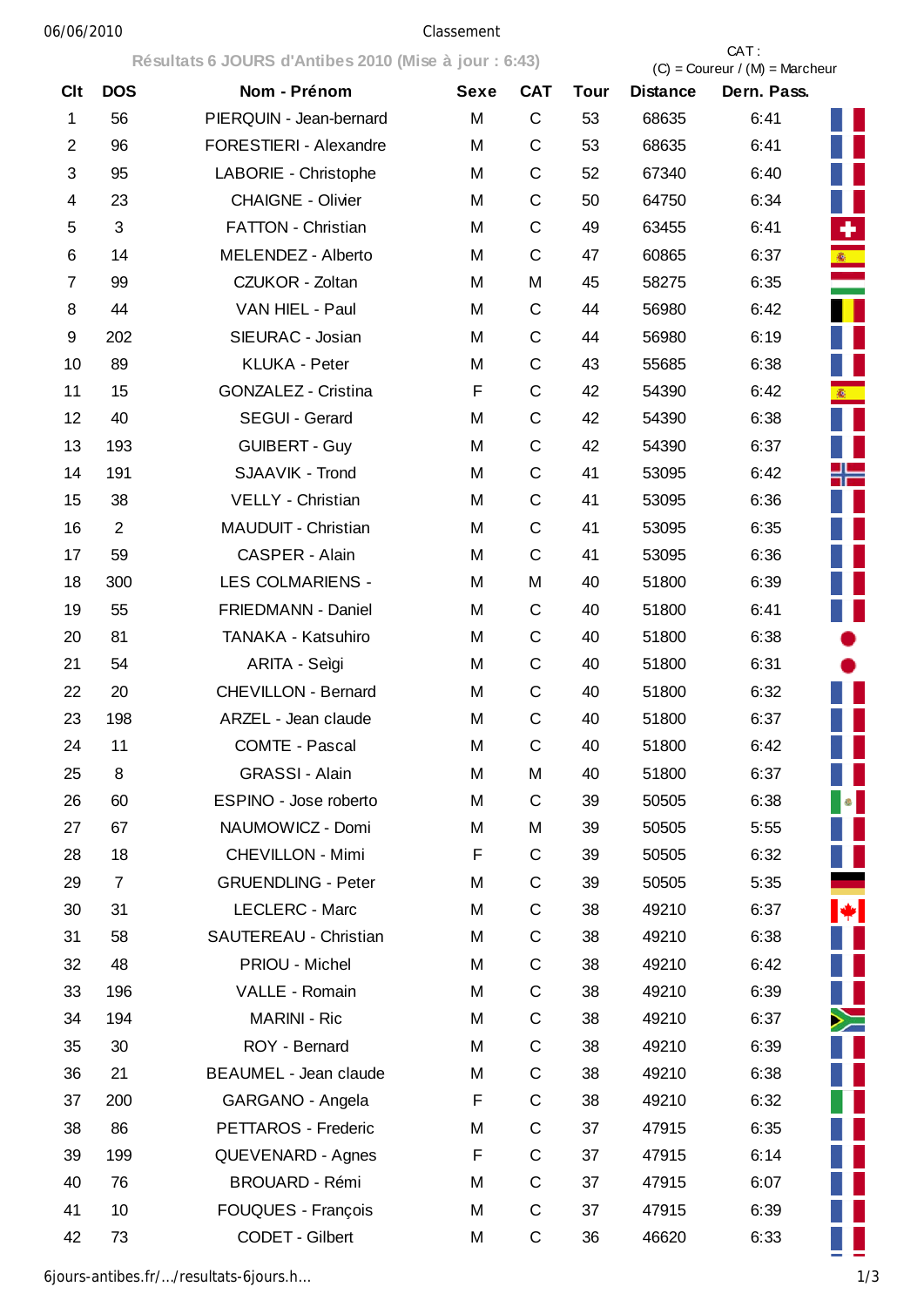| 06/06/2010<br>Classement |             |                             |   |              |    |       |      |                          |
|--------------------------|-------------|-----------------------------|---|--------------|----|-------|------|--------------------------|
| 43                       | 53          | RAY - Claude                | M | $\mathsf{C}$ | 36 | 46620 | 6:42 |                          |
| 44                       | 91          | <b>SVENSSON - Christer</b>  | M | M            | 36 | 46620 | 6:42 |                          |
| 45                       | 100         | <b>BUITEN - Ria</b>         | F | $\mathsf{C}$ | 36 | 46620 | 6:34 |                          |
| 46                       | 83          | <b>LAILLER - Patrick</b>    | M | M            | 36 | 46620 | 6:36 |                          |
| 47                       | 13          | JOSE-MORA - Bernardo        | M | M            | 36 | 46620 | 6:34 | <b>图</b>                 |
| 48                       | 24          | CHIFFOLEAU - Alain          | M | C            | 36 | 46620 | 6:40 |                          |
| 49                       | 25          | <b>BILLARD - Philippe</b>   | M | C            | 36 | 46620 | 6:30 |                          |
| 50                       | 22          | FREY - Jean-paul            | M | C            | 36 | 46620 | 6:37 | M.                       |
| 51                       | 39          | JOLY - Jerome               | M | C            | 36 | 46620 | 5:50 |                          |
| 52                       | 27          | PAILLE - Stephane           | M | M            | 36 | 46620 | 6:36 |                          |
| 53                       | 34          | <b>TOUGNE - Chantal</b>     | F | C            | 35 | 45325 | 6:38 | ٠                        |
| 54                       | 29          | SIMONS - Marie-jeanne       | F | $\mathsf C$  | 35 | 45325 | 6:33 |                          |
| 55                       | 35          | <b>LANCHAS - Pascal</b>     | M | C            | 35 | 45325 | 6:32 |                          |
| 56                       | 32          | <b>LESCURE - Frederic</b>   | M | M            | 35 | 45325 | 5:54 |                          |
| 57                       | 28          | <b>ANDRADE - Chantal</b>    | F | C            | 35 | 45325 | 6:09 |                          |
| 58                       | 37          | COURCY - Jean-claude        | M | M            | 35 | 45325 | 6:39 |                          |
| 59                       | 195         | <b>WRIGHT - Eric</b>        | M | C            | 35 | 45325 | 6:34 | ≻                        |
| 60                       | 4           | HAUSMANN - Martina          | F | C            | 35 | 45325 | 6:34 |                          |
| 61                       | 19          | <b>DURAND - Stephane</b>    | M | C            | 35 | 45325 | 6:38 |                          |
| 62                       | 51          | JEANNIN - Christian         | M | C            | 35 | 45325 | 6:42 |                          |
| 63                       | 90          | <b>LEBRUN - Thierry</b>     | M | M            | 34 | 44030 | 6:21 |                          |
| 64                       | 33          | <b>GIBOURG - Marc</b>       | M | C            | 34 | 44030 | 6:25 |                          |
| 65                       | 16          | <b>MEURGUE - François</b>   | M | C            | 33 | 42735 | 6:42 |                          |
| 66                       | 45          | MARTINEZ - Alain            | M | C            | 33 | 42735 | 6:40 |                          |
| 67                       | 93          | <b>BAIER - Norbert</b>      | M | C            | 33 | 42735 | 6:39 |                          |
| 68                       | 49          | <b>CORNICHON - Laurent</b>  | M | $\mathsf{C}$ | 33 | 42735 | 6:36 |                          |
| 69                       | $\,6$       | <b>ANTOINE - Christophe</b> | M | $\mathsf{C}$ | 33 | 42735 | 6:34 |                          |
| 70                       | 46          | <b>ARMAND - Laurent</b>     | M | C            | 32 | 41440 | 6:40 |                          |
| 71                       | 52          | RAY - Monique               | F | $\mathsf C$  | 32 | 41440 | 6:36 |                          |
| 72                       | 80          | LAVIGNE - Patrick           | M | C            | 32 | 41440 | 4:50 | Ш                        |
| 73                       | 98          | VAUCHEL - Daniel            | M | $\mathsf C$  | 32 | 41440 | 6:36 |                          |
| 74                       | 9           | PRUECKNER - Jaroslav        | M | M            | 32 | 41440 | 6:34 | $\overline{\phantom{a}}$ |
| 75                       | 66          | DALPHIN - Daniel            | M | M            | 32 | 41440 | 6:29 |                          |
| 76                       | 17          | <b>BOUCHER - Alain</b>      | M | C            | 31 | 40145 | 6:41 | Ц                        |
| 77                       | 36          | VAN GEENE - Regina          | F | C            | 31 | 40145 | 6:33 |                          |
| 78                       | 92          | THIEBAULT - Jean            | M | C            | 31 | 40145 | 5:27 | Ц                        |
| 79                       | 84          | <b>EMONIERE - Philippe</b>  | M | M            | 31 | 40145 | 6:40 | П                        |
| 80                       | 63          | ZIMMERMANN - Walter         | M | C            | 30 | 38850 | 6:34 |                          |
| 81                       | $\mathbf 1$ | FLAMENT - Jacques           | M | M            | 30 | 38850 | 6:34 |                          |
| 82                       | 88          | <b>GRIZARD - Philippe</b>   | M | C            | 30 | 38850 | 6:32 |                          |
| 83                       | 74          | PANNIER - Josiane           | F | M            | 30 | 38850 | 6:33 |                          |
| 84                       | 62          | MARANZINA - Aldo            | M | C            | 29 | 37555 | 6:29 |                          |
| 85                       | 87          | <b>BLANGY - Marianne</b>    | F | C            | 29 | 37555 | 6:23 |                          |
| 86                       | 79          | <b>BEN</b> - Roger          | M | C            | 29 | 37555 | 6:37 |                          |

П Ш

Ī